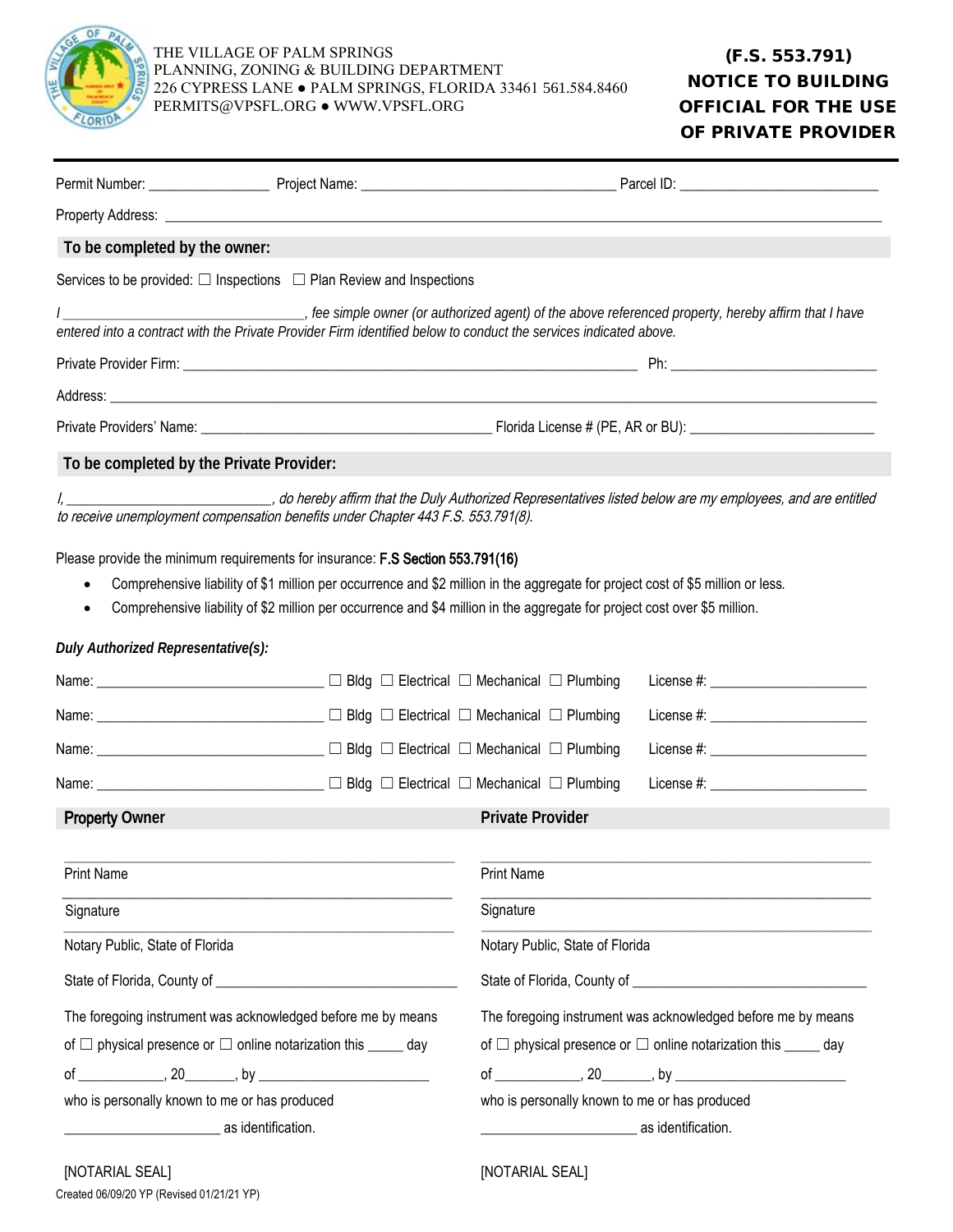

(Licensed Engineer or Registered Architect)

In addition to the inspections specified in Sections 110.3 through 110.3.9, the building official is authorized to make or require other inspections of any construction work to ascertain compliance with the provisions of this code and other laws that are enforced by the department. The Special Inspector shall maintain progress inspection reports on-site during construction and must submit to the inspection report to the jurisdiction on a weekly basis. **NOTE:** The Building Official shall determine which discretionary inspections are to be delegated.

| Permit Number: _________________________                                                                                                                                                                                                                                                                                                                                                                                                                                                                                                                                                                                                                                         |  |                                                                                                                             |            |              |
|----------------------------------------------------------------------------------------------------------------------------------------------------------------------------------------------------------------------------------------------------------------------------------------------------------------------------------------------------------------------------------------------------------------------------------------------------------------------------------------------------------------------------------------------------------------------------------------------------------------------------------------------------------------------------------|--|-----------------------------------------------------------------------------------------------------------------------------|------------|--------------|
|                                                                                                                                                                                                                                                                                                                                                                                                                                                                                                                                                                                                                                                                                  |  |                                                                                                                             |            |              |
|                                                                                                                                                                                                                                                                                                                                                                                                                                                                                                                                                                                                                                                                                  |  |                                                                                                                             |            |              |
|                                                                                                                                                                                                                                                                                                                                                                                                                                                                                                                                                                                                                                                                                  |  |                                                                                                                             |            |              |
|                                                                                                                                                                                                                                                                                                                                                                                                                                                                                                                                                                                                                                                                                  |  |                                                                                                                             | <b>YES</b> | <b>NO</b>    |
| Stem wall, monolithic slab on grade, footings/grade beams, pilings and pile caps<br>1.<br>Lintel, tie beams, columns, masonry units, reinforcing steel and shoring<br>2.<br>3.<br>Structural steel, connections, welding, bolts and anchor rods<br>Smoke control systems<br>4.<br>5.<br>Threshold building - F.S. Section 553.79(5)<br>6.<br>Building type 1 construction<br>7.<br>Major structural alterations<br>8.<br>9.<br>Where the concrete design is based on comprehensive strength more than 3,000 pounds per square inch<br>Buildings with an area greater than 20,000 square feet<br>10.<br>For buildings more than 2 stories in height<br>11.<br>Pile driving<br>12. |  | Bldg. and structures of unusual design or methods of construction (windows/doors, structural and fire resistance integrity) | $\Box$     | $\mathbf{L}$ |

|                                  | License #: _____________________ □ Registered Architect □ Engineer |                              |
|----------------------------------|--------------------------------------------------------------------|------------------------------|
|                                  |                                                                    |                              |
| Duly Authorized Representatives: |                                                                    | <b>Architect or Engineer</b> |
|                                  | License #: ________________________________                        |                              |
|                                  | License #: ________________________________                        |                              |
|                                  |                                                                    |                              |